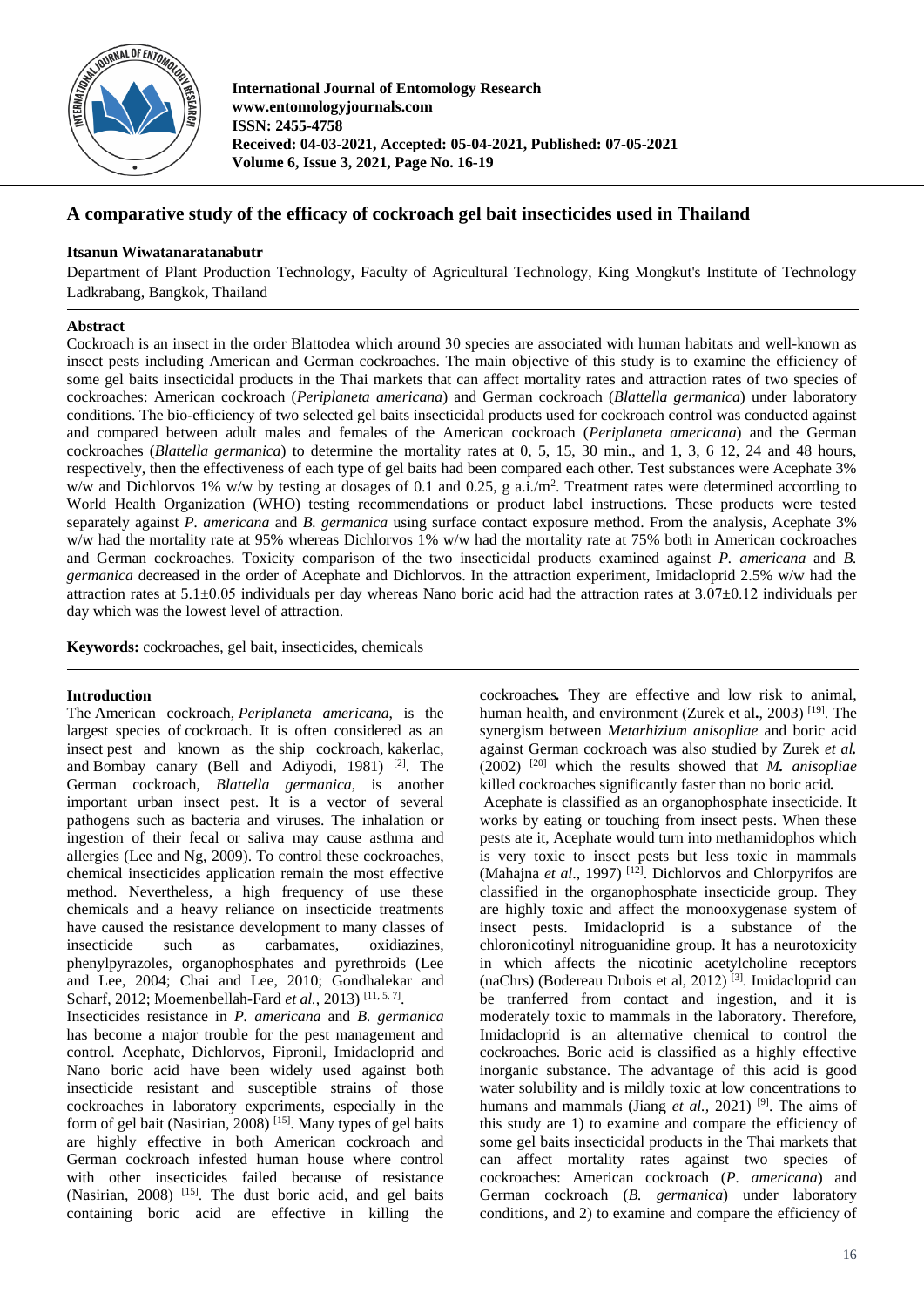those gel baits products in the Thai markets that can affect attraction rates against those two species of cockroaches. These two cockroach species are commonly found in human residence as well as other places in Thailand.

#### **Materials and Methods Cockroaches rearing**

Cockroaches (American cockroach (*P. Americana*) and German cockroach (*B. germanica*)) were given from Department of Medical Sciences, National Institute of Health, and collected from dark and damp places like drains. The cockroaches were reared in laboratory at King Mongkut's Institute of Technology Ladkrabang under laboratory conditions at temperature  $(27 \pm 2 \degree C)$  and humidity (65 ± 5*%* RH). All specimens were provided with bread as food and pieces of cotton soaked with water as described by Durier and Rivault (2000)<sup>[6]</sup>. A  $50 \times 30 \times 30$ cm wooden frame with a glass upper side covered with muslin were used as rearing containers*.* Each container was provided with corrugated papers for shelter*.* 

## **Gel baits tested**

The four baits were tested including Acephate 3% w/w, Dichlorvos 1% w/w, Imidacloprid 2.5% w/w and Nano boric acid. Because only the active ingredient in the bait was known whereas the exact full content of these commercial baits formulations was not shown, it was not possible to evaluate their ingredients separately. For this reason, the gel baits were examined against cockroach in choice/no-choice method.

#### **Experiments on the efficacy test**

Efficacy tests were conducted according to a method of Wang *et al.* (2004) in the same conditions as rearing processes to determine the mortality rate caused by these chemicals. Glass boxes (50  $\times$  30  $\times$  30 cm) with upper side covered by perforated plastic sheet to prevent escaping of cockroaches were used in this study. Fifty adults from both male and female of *P. americana* and *B. germanica*  cockroaches were treated in separated boxes (20 individual/box). Cockroaches were starved and acclimated in the boxes for 24 hours before bait was introduced to the box. To ensure that all added cockroaches would remain in the boxes rather than aggregation elsewhere, the egg carton was placed in the cockroach colony for at least 2 days which was a procedure that results in the deposition of aggregation pheromone on the egg carton from these cockroaches (Buczkowski *et al.*, 2001).

After the acclimation period (24 hours), two bioassays to test for mortality rate of cockroaches were done as follows: 1) choice assay, a gram of gel bait was placed on a glass slide and introduced to the box*.* Each box also received one gram of white bread for the cockroach as food*.* The control box was prepared only with white bread*.* The mortality rate of the tested cockroaches was recorded every day at 0, 5, 15, 30 min., and 1, 3, 6 12, 24 and 48 hours in total of 2 days*.*  Three replicates were done for each gel bait product and for each sex*.* Cockroaches were considered dead if they could not escape when flipped over with a pair of forceps, and 2) no*-*choice assay: This assay was conducted as in the above choice assay but without adding the food in the tested boxes.

#### **Experiments on the attraction test**

Attraction or attractiveness of these chemicals to

cockroaches was conducted according to the method of Anaclerio and Molinari (2012). Glass boxes (50  $\times$  30  $\times$  30 cm) with upper side covered by perforated plastic sheet to prevent cockroaches escaping were used to evaluate the attraction of the tested gel baits*.* Two shelters that made of egg carton were placed in two opposite corners inside each box, and cockroaches were left 24 hours in the box for starvation and adaptation before the bioassay was started and done*.* To verify the attraction of the gel bait, a drop (around 0*.*2 g) was placed on a glass cover slide and put in the middle of a sticky trap *(*a cardboard covered with rat glue*)* located in the middle position of the box*.* An empty sticky trap was used as a control in separated replicates since in each bioassay, only one sticky trap was put in the box*.* The catches assessment was done after 1, 2, 3, 4 and 5 days, and caught cockroaches were left inside the trap*.*  Three replicates were carried out for each gel bait product and for each sex (20 individuals*/*box*)* in the same conditions as rearing method*.*

### **Statistical analysis**

Data were analyzed by using one way ANOVA in SPSS program, the values of mean mortality percentage and their standard error (SE) were calculated*.*

### **Results and Discussion**

The mortality rate of males and females of both American cockroach (*P. Americana*) and the German cockroach (*B. germanica*) were increased as the exposure time to gel baits was expanded*.* In total of two days after exposure of gel baits (0, 5, 15, 30 min., and 1, 3, 6 12, 24 and 48 hours), mortality rate was significantly the greatest for both sexes when exposed to Acephate  $3\%$  w/w (95%) whereas the mortality rate when applied to Dichlorvos 1% w/w was around 75%. The related results were obtained by Nasirian (2010) [16] who explained that mortality of German cockroach was 100% after 6 days of ingestion of fibronil*.*  Hanii *et al.*, (2006)<sup>[8]</sup> reported that the reduction rates of German cockroaches by applying fipronil baits were 90*.*9*%*, 96*.*4% and 89*.*4% at Korean restaurants, Chinese restaurants, and beer hall kitchens, respectively, after 4 weeks of the treatment**.**

Both Acephate 3% w/w and Dichlorvos 1% w/w were highly effective against both American cockroach (*P. americana*) and the German cockroach (*B. germanica*), providing quick knockdown and killing actions after exposure to the gel baits insecticide treated, resulting in nearly 100% mortality. Toxicity comparison of the two insecticidal products tested against both American cockroach (*P. americana*) and the German cockroach (*B. germanica*) decreased in the order of Acephate 3% w/w and Dichlorvos 1% w/w, respectively. Table 1 and Table 2 show the efficacy trials (Toxicity and mortality rate) of two different bait products against adults of both American cockroach (*P. americana*), and the German cockroach (*B. germanica*) through two days of experiments, respectively. In the attraction or attractiveness experiment, Imidacloprid

2.5% w/w had the attraction rates at  $5.1\pm0.05$  individuals per minute whereas Nano boric acid had the attraction rates at 3.07*±*0.12 individuals per minute which was the lowest level of attraction from this study. The daily percent trap catches of the tested gel baits showed some interesting results. All the products were significantly different from the control*.* The females were less attractive than males*.*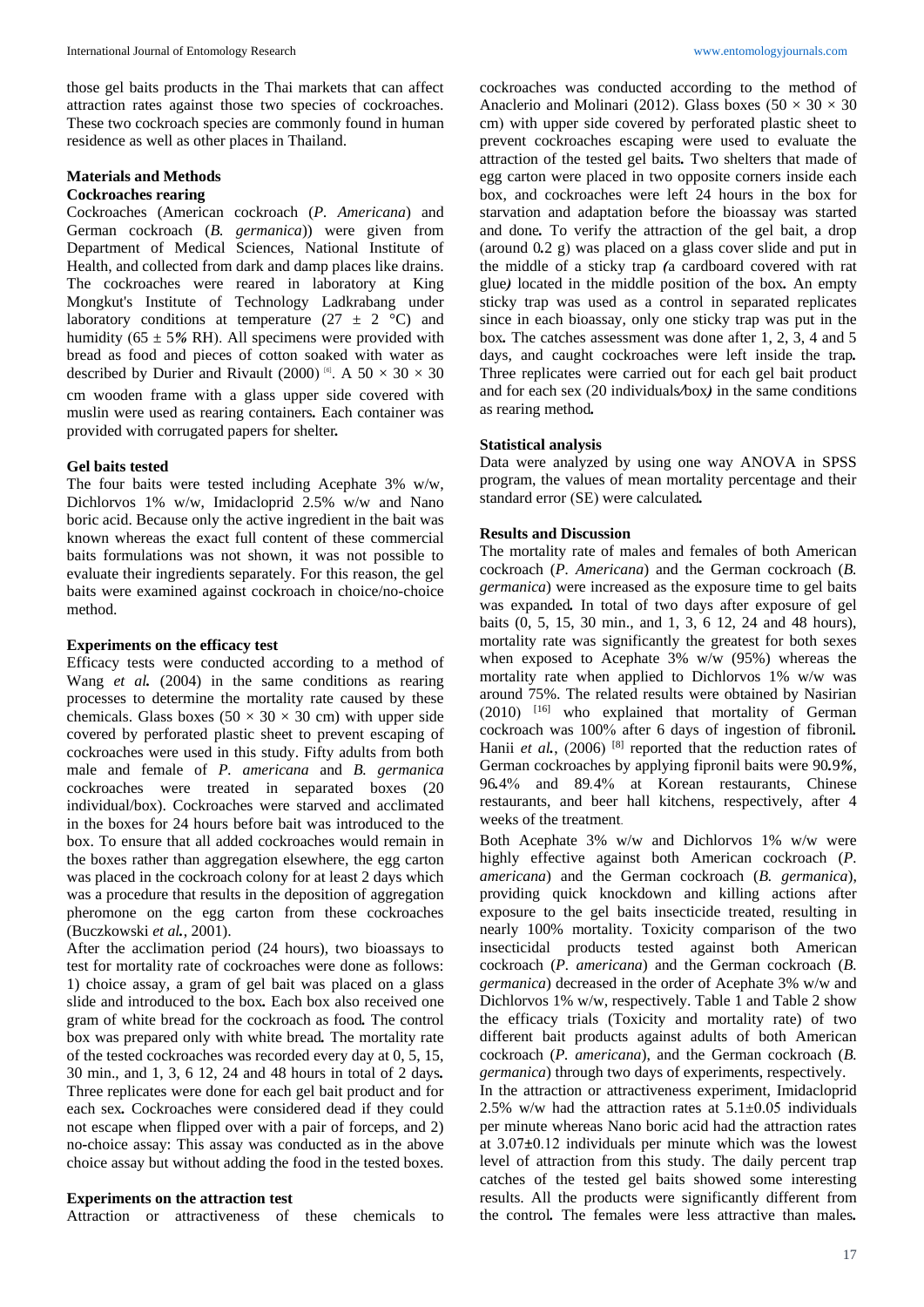Nalyanya *et al.* (2001)<sup>[14]</sup> evaluated the attraction of several insecticide gel bait formulations contained boric acid to German cockroaches and indicated that nymphs were as responsive as males while females were less responsive. In some cases, for example, the *B. germanica* consumed baits consisting of an attractant by maximum of 97*.*17*%* more

than the baits without the attractant as reported by Zhikuan *et al.*,  $(2008)$ <sup>[18]</sup>. Table 3 and Table 4 show the attraction rate of two different bait products to adults of both American cockroach (*P. americana*) and the German cockroach (*B. germanica*) during investigation period, respectively.

**Table 1:** The efficacy trials (Toxicity and mortality rate tests) of two different bait products against adults of the American cockroach (*P. americana*)

|                                                                                                                | % Mortality $\pm$ SE |  |    |                 |                 |                 |                 |                 |               |
|----------------------------------------------------------------------------------------------------------------|----------------------|--|----|-----------------|-----------------|-----------------|-----------------|-----------------|---------------|
| Products / minutes $\overline{\mathbf{a}^{-}}$                                                                 |                      |  | 30 | 60              | 180             | 360             | 720             | .440            | 2.880         |
| Acephate 3% w/w   0   0 0 0 $\pm$ 2.06   0.15 $\pm$ 1.30   0.32 $\pm$ 2.95   0.56 $\pm$ 1.33   0.78 $\pm$ 3.77 |                      |  |    |                 |                 | $1.59 + 1.48$   | $3.26 \pm 0.51$ | $5.41 + 0.73$   | $6.37 + 4.42$ |
| Dichlorvos 1% w/w $00.02 \pm 1.03$ 0.07 $\pm 1.75$ 0.14 $\pm 2.07$                                             |                      |  |    | $0.36 \pm 3.21$ | $0.54 \pm 1.23$ | $0.87 \pm 2.31$ | $-49+1.14$      | $2.78 \pm 2.17$ | 1.22±1.31     |

**Table 2**: The efficacy trials (Toxicity and mortality rate) of two different bait products against adults of the German cockroach (*B. germanica*)

| Products / minutes $\frac{1}{2}$                                                                                                        | % Mortality $\pm$ SE |  |    |    |     |     |     |       |       |
|-----------------------------------------------------------------------------------------------------------------------------------------|----------------------|--|----|----|-----|-----|-----|-------|-------|
|                                                                                                                                         |                      |  | 30 | 60 | 180 | 360 | 720 | 1.440 | 2.880 |
| Acephate 3% w/w $(0)$ 0.37±1.24 $(0.63\pm2.35)$ 1.11±1.67 $(2.26\pm3.12)$ 4.04±1.63 $(6.29\pm2.11)$ 7.81±1.24 $(8.70\pm3.47)$ 9.43±1.25 |                      |  |    |    |     |     |     |       |       |
| Dichlorvos 1% w/w 0  0.19±2.11   0.35±1.13   0.87±1.79   1.68±2.64   2.96±3.18   4.31±1.25   5.77±2.43   7.12±1.32   8.72±2.84          |                      |  |    |    |     |     |     |       |       |

**Table 3:** The attraction rate of two different bait products to adults of the American cockroach (*P. americana*)

| <b>Products / Day</b>    | $%$ Trap catch $\pm$ SE |                 |                 |                 |                 |  |  |  |  |
|--------------------------|-------------------------|-----------------|-----------------|-----------------|-----------------|--|--|--|--|
|                          | Dav 1                   | Day 2           | Dav 3           | Dav 4           | Day 5           |  |  |  |  |
| Imidacloprid $2.5\%$ w/w | $3.36 \pm 0.33$         | $4.15 \pm 1.24$ | $5.61 \pm 2.16$ | $6.37 \pm 1.13$ | $7.14 \pm 1.87$ |  |  |  |  |
| Nano boric acid          | $2.11 \pm 1.12$         | $3.42 \pm 0.13$ | $4.22 \pm 1.83$ | $5.21 \pm 1.75$ | $6.45 \pm 2.5$  |  |  |  |  |

**Table 4:** The attraction rate of two different bait products to adults of the German cockroach (*B. germanica*)

| <b>Products / Day</b>    | % Trap catch $\pm$ SE |                  |                  |                  |                  |  |  |  |  |
|--------------------------|-----------------------|------------------|------------------|------------------|------------------|--|--|--|--|
|                          | Dav 1                 | Day 2            | Dav 3            | Dav 4            | Day 5            |  |  |  |  |
| Imidacloprid $2.5\%$ w/w | $8.34 \pm 1.12$       | $11.27 \pm 2.32$ | $14.42 \pm 1.67$ | $17.11 \pm 2.31$ | $18.25 + 0.21$   |  |  |  |  |
| Nano boric acid          | $5.21 \pm 2.31$       | $7.65 \pm 1.13$  | $10.13 \pm 2.56$ | $13.32 \pm 1.36$ | $15.53 \pm 2.24$ |  |  |  |  |

# **Conclusion**

From the results, we concluded that both American cockroach (*P. americana*) and German cockroaches (*B. germanica*) had the mortality rate of at 95% when exposed to Acephate 3% w/w whereas both American cockroach and German cockroach had the mortality rate at 75% only when applied to Dichlorvos 1% w/w. In the attraction experiment, Imidacloprid 2.5% w/w had the average attraction rates at 5.1**±**0.05 individuals per day while Nano boric acid had the average attraction rates at 3.07*±*0.12 individuals per day only. These products were recommended to use rather than other commercial gel baits in Thailand.

# **Acknowledgment**

The authors would like to thank students from Faculty of Agricultural Technology for assistance in the experiments. This study was supported by Faculty of Agricultural Technology and KMITL Research and Innovation Services (contract no. 2562-02-04-028), King Mongkut's Institute of Technology Ladkrabang, Bangkok, Thailand.

# **References**

- 1. Anaclerio M, Molinari F*.* Intra and inter*-*specific attraction of cockroach faecal extracts*:* studies for improving bait activity*.* Bulletin of Insectology,2012:65**(**1**):**113*-*118*.*
- 2. Bell WJ. Adiyodi KG. American Cockroach. Springer,1981:1:4. ISBN 978-0-412-16140-7.
- 3. Bodereau-Dubois B, List O, Calas-List D, Marques O, Communal PY, Thany SH *et al*. Transmembrane

Potential Polarization, Calcium Influx, and Receptor Conformational State Modulate the Sensitivity of the Imidacloprid-Insensitive Neuronal Insect Nicotinic Acetylcholine Receptor to Neonicotinoid Insecticides. Journal of Pharmacology and Experimental Therapeutics,2012:341:326-339.

- 4. Buczkowski G, Kopanic JRJ, Schal C. Transfer of ingested insecticides among cockroaches: Effects of active ingredient, bait formulation, and assay procedures. Journal of Economic Entomology,2001:94(5):1229-1236.
- 5. Chai RY, Lee CY. Insecticide resistance profiles and synergism in field populations of the German cockroach (Dictyoptera: Blattellidae) from Singapore. Journal of Economic Entomology,2010:103:460-471.
- 6. Durier V, Rivault C. Comparisons of toxic baits for controlling the cockroach, *Blattella germanica*: attractiveness and feeding stimulation. Medical and Veterinary Entomology,2000:14(4):410-418.
- 7. Gondhalekar AD, Scharf ME. Mechanisms underlying fipronil resistance in a multiresistant field strain of the German cockroach (Blattodea: Blattellidae). Journal of Medical Entomology,2012:49:122-131.
- 8. Hanii R, Inyong L, Sounghoo J, Taisoon YY. Field trial on the control effect of fipronil bait against German cockroaches*.* Korean Journal of Parasitology,2006:44**(**3**):**255*-*257*.*
- 9. Jiang M, Dong FY, Pan XY, Zhang YN, Zhang F. Boric acid was orally toxic to different instars of *Blattella germanica* (L.) (Blattodea: Blattellidae) and